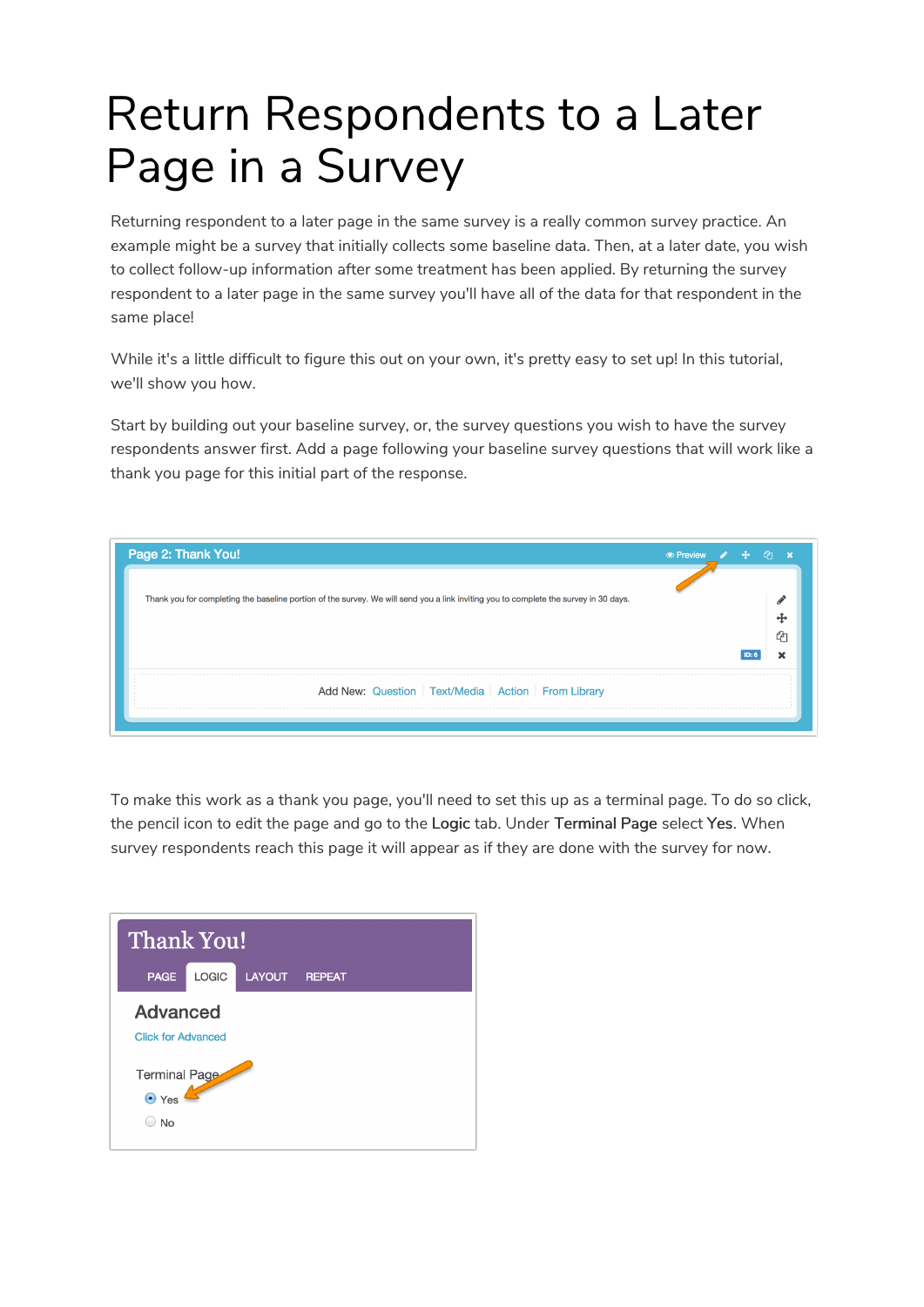You might also need to check the option to Change response status to "Partial" under the Override response status options on the Page tab. This will keep the response marked as partial until the respondents reach the final Thank You page in your survey.

Continue building the follow-up or treatment portion of the survey on the pages following your baseline terminal page.

Now you're ready to decide how you want to return respondents to the survey. You can set up a delayed send email action with a survey link that navigates to the specified page. Or, if you are using an email campaign, you can set up a reminder to send out that will navigate the respondent to the specified page. Third, you can manually construct and manually email out survey edit links that navigate to the specified page. Or, finally, you can use the Alchemer Unique Identifier (sguid).

## Option 1: Use a Delayed Send Email Action to Return Respondents to the Survey

Setting up a delayed send email action to return respondents to the survey is a pretty nifty way to accomplish your goal. To get started, on your baseline thank you page, click the Action link and select Send Email from the menu. Give your action an internal title and click Save Action and Edit.

Customize the Recipient Email, Recipient Name, Senders Email, Senders Name and Email Subject. In the Message Body, delete the default text and add your personalized text inviting the survey respondent to return to the survey. As part of the message body, you'll need to add the edit link merge code. To do so, click the Insert merge code link to the lower-left corner of the message body and select Edit Link under the Advanced section of the dropdown menu. Click the Insert button to insert at your cursor.

| Message Body:<br>If you are using the HTML version, you should also include a Text version or the receiver might see the<br>default text! |                                   |  |
|-------------------------------------------------------------------------------------------------------------------------------------------|-----------------------------------|--|
| <b>Text Version HTML Version</b>                                                                                                          |                                   |  |
| Dear [question("value"), id="9"],<br>It's time to complete your follow-up response!                                                       |                                   |  |
| [survey("edit link")]                                                                                                                     |                                   |  |
| Thank you in advance for your time!                                                                                                       |                                   |  |
|                                                                                                                                           |                                   |  |
|                                                                                                                                           |                                   |  |
|                                                                                                                                           |                                   |  |
|                                                                                                                                           | Edit Link<br>÷<br><b>O</b> Insert |  |
|                                                                                                                                           |                                   |  |

Now you will need to add a URL variable to the end of the edit link that will navigate the respondent to the proper page. Before you can do so, you'll need to get the ID or SKU for the page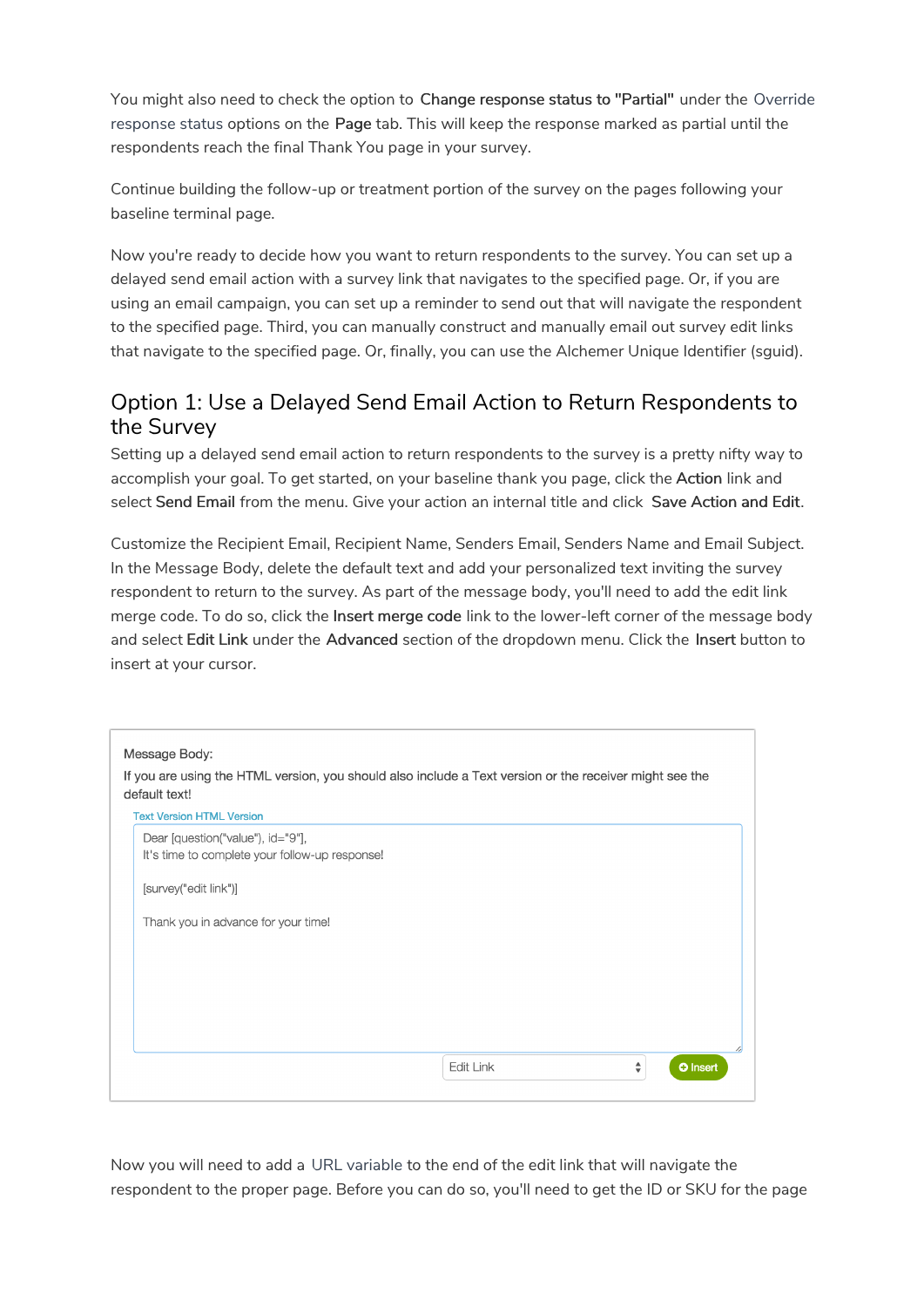you wish the survey respondent to land when returning to the survey. Check out our How to Find ID Numbers Tutorial to learn how!

With your page ID, you'll add the sqtarget variable to the end of your edit link merge code starting with an ampersand, 2 underscores, and sgtarget=ID. The result should look like this:

|  | [survey("edit link")]&_sgtarget=4 |
|--|-----------------------------------|
|--|-----------------------------------|

When you are finished go to the Advanced tab and in the Time delay field enter the time delay you wish to use. This will be the amount of time you wish to elapse before inviting the survey respondent to return to the follow-up portion of the survey. This could be +30 days, +2 months, etc.

| Time delay |  |  |
|------------|--|--|
| +30 days   |  |  |
|            |  |  |

Click Save Action when you are finished!

### Option 2: Use an Email Campaign Reminder to Return Respondents to the Survey

If you are using an email campaign to invite survey respondents to participate in your survey, you can modify the link in a reminder message to navigate to a specified page.

Before we get started modifying the message we'll need to make a slight modification to the basic setup above. For all terminal pages that you set up you'll need to edit those pages and use the option to Change response status to "Partial" under the Override response status when this page is reached options. Doing so will ensure that your contacts are eligible for the reminder we are going to set up.

Next, we'll want to create a reminder message. To get started, go to the Campaign Designer step of your Email Campaign and add a reminder. Customize the subject and message inviting the survey respondent to return to the survey.

Next, we're going to add a URL Variable that will navigate the respondent to the proper page. Before you can do so, you'll need to get the ID or SKU for the page you wish the survey respondent to land when returning to the survey. Check out our How to Find ID Numbers Tutorial to learn how!

With your page ID, you'll add the \_\_sgtarget URL variable plus the page ID under your Email Campaigns Advanced Settings in the URL Variable field. The result should look like this: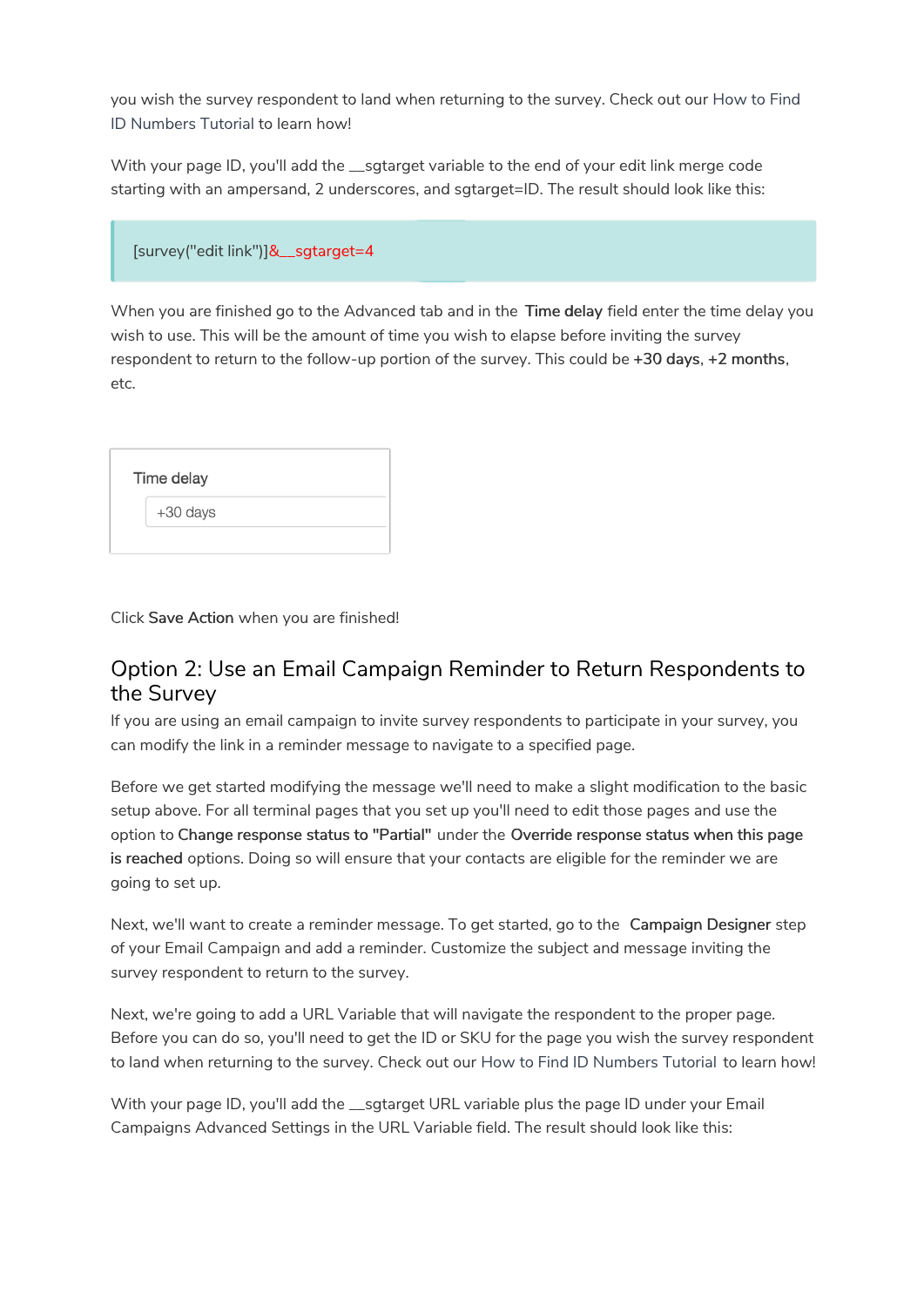| <b>URL Variables</b> | _sgtarget=4 |
|----------------------|-------------|
|                      |             |

Then just send out your reminder when you are ready. When recipients click the link they will be sent to the page you specified in the URL Variable.

## Option 3: Manually Construct a Survey Edit Link to Return Respondents to the Survey

If you only need to return respondents to a specific survey page on a one-off basis, you can grab the edit link on a one-by-one basis within each response. Or, if you are using another system to send out emails inviting respondents to return to the survey, you can export all your edit links at once. Below are the steps do either grab a single edit link or export all edit links. You will need to make a small customization to these links, which we discuss below, in order to navigate the survey respondent to the correct page.

#### Single Edit Link

- 1. Go to Responses tab and find the Individual Response for your respondent. Click on the response.
- 2. Click the Details tab.
- 3. The Edit Survey Response, when clicked, will open a new tab or window and will take you to the survey to edit. Copy this URL from your browser. In the next step, we will discuss modifying this link to navigate to the correct page.

#### Export All Edit Links

- 1. Click on the Report tab and click CSV/Excel to create a new export (this will not work with the Quick CSV option).
- 2. Create Export and then click on the Settings tab. Scroll down to the bottom and select the option to Include Edit Links.
- 3. Save and Run Report!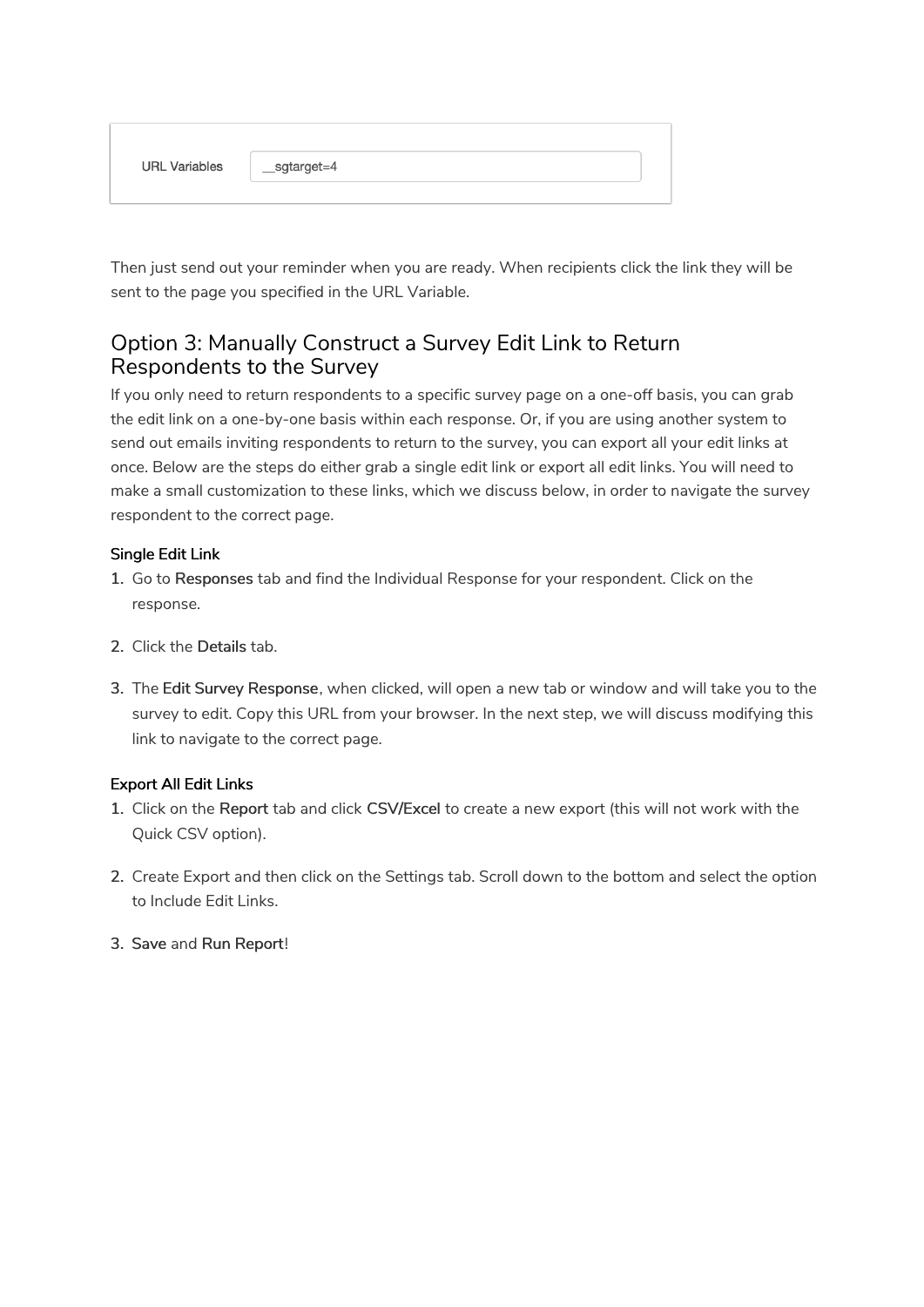|                                             | <b>Edit Report Settings</b>                                         |               |                                                                                                                                                    |
|---------------------------------------------|---------------------------------------------------------------------|---------------|----------------------------------------------------------------------------------------------------------------------------------------------------|
| <b>GENERAL</b>                              | <b>SETTINGS</b>                                                     | <b>FILTER</b> | <b>SHARE</b>                                                                                                                                       |
|                                             |                                                                     |               | ◯ Column. All answers for column A will be shown first, then B then C, etc.<br>Row. All answers for row 1 will be shown first, then 2 then 3, etc. |
| <b>Miscellaneous Options:</b>               |                                                                     |               |                                                                                                                                                    |
| Hide empty columns                          | Use question numbering from the survey                              |               |                                                                                                                                                    |
| Show checkboxes as:                         |                                                                     |               |                                                                                                                                                    |
|                                             |                                                                     |               | Multiple Columns. Checkbox options will show as individual columns<br>Single Column. Respondent answers will show under a single column            |
| Options                                     |                                                                     |               |                                                                                                                                                    |
| Column Headers:                             |                                                                     |               |                                                                                                                                                    |
| $\Box$ Use variable names as column headers |                                                                     |               |                                                                                                                                                    |
| Include Additional Fields:                  |                                                                     |               |                                                                                                                                                    |
|                                             | Include Email Invitation & Contact Fields                           |               |                                                                                                                                                    |
| Include URL Variables                       |                                                                     |               |                                                                                                                                                    |
|                                             | Include Survey Campaign Data<br>Include Data Piped from Text Fields |               |                                                                                                                                                    |
| Include Edit Links<br>$\sim$                |                                                                     |               |                                                                                                                                                    |

Once you download the export, you'll see Edit Links as the column just before your first survey question:

| Country                  | City       | Region | Postal | <b>Edit Links</b> |                                                                                                                                |
|--------------------------|------------|--------|--------|-------------------|--------------------------------------------------------------------------------------------------------------------------------|
| <b>United States</b>     | Boulder CO |        |        | http://www        | com/s3/survey/1594618/1XU7D5UAC0WL0PJJY5Z684H9APYIHA?snc=1402959126_539f7516bf88b6.64935476&sg_navigate=start&_iseditlink=true |
| United States            | Boulder CO |        |        | http://www.       | com/s3/survey/1594618/1XU7D5UAC0WL0PJJY5Z684H9APYIHA?snc=1402959127_539f7517072217.555323378sg_navigate=start&_iseditlink=true |
| <b>United States</b>     | Boulder CO |        |        | http://www.       | com/s3/survey/1594618/1XU7D5UAC0WL0PJJY5Z684H9APYIHA?snc=1402959127_539f7517097584.330491498sg_navigate=start&_iseditlink=true |
| United States Boulder CO |            |        |        | http://www        | com/s3/survey/1594618/1XU7D5UAC0WL0PJJY5Z684H9APYIHA?snc=1402959127_539f75170cbcd4.064753548sq_navigate=start&_iseditlink=true |
| United States Boulder CO |            |        |        | 80301 http://www  | com/s3/survey/1594618/1XU7D5UAC0WL0PJJY5Z684H9APYIHA?snc=1402959127_539f75170e7f18.418358688sg_navigate=start&_iseditlink=true |
| United States Boulder CO |            |        |        | 80301 http://www. | com/s3/survey/1594618/1XU7D5UAC0WL0PJJY5Z684H9APYIHA?snc=1402959127_539f751710d0b5.424094148sg_navigate=start&_iseditlink=true |

For each link, you'll need to add a URL variable to the end of the edit link that will navigate the respondent to the proper page. Before you can do so, you'll need to get the ID or SKU for the page you wish the survey respondent to land when returning to the survey. Check out our How to Find ID Numbers Tutorial to learn how!

With your page ID, you'll add the \_\_sgtarget variable to the end of your edit link merge code